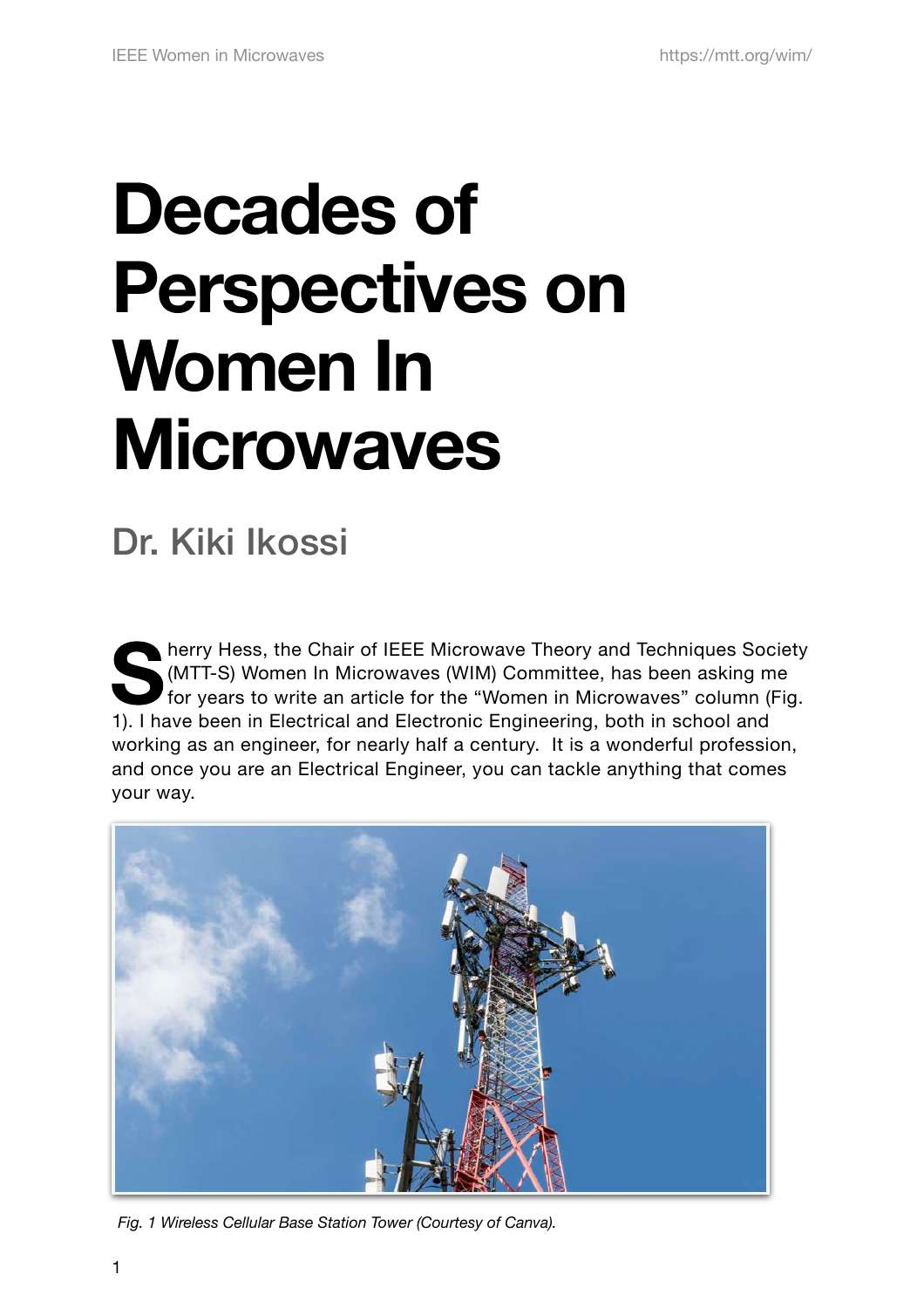## Where I Am Now

Currently, I am a Science and Technology Policy (STP) Fellow of the American Association for the Advancement of Science (AAAS) at the National Science Foundation (NSF). The AAAS works for programs benefiting all the scientific and engineering professional organizations in the United States (US). For the last 50 years, AAAS, using a rigorous process, selects around 160 scientists and engineers each year, as STP fellows, from all disciplines, and places them in the US Government. The STP fellows learn the way government works and form a bridge between science and government. They engage with policy decision-makers and contribute their expertise to the federal government, offering an independent scientific perspective (Fig. 2).



*Fig. 2 AAAS Fellowship.*

The NSF is an independent agency. It supports fundamental research, education, and research infrastructure, using grant mechanisms. NSF is where discoveries begin. It is a magical place. Science is everywhere, from workshops to panel meetings, and conferences. Even under the pandemic, science happens. For a science enthusiast, like me, it is a dream coming true. Learning something new every day and seeing how interdisciplinary research thrives. I work with the Electrical, Communications and Cyber Systems Division in the Engineering Directorate. There, scientific discoveries from all over the Foundation are transformed into new applications for the benefit of the citizen. The AAAS STP Fellows work across the Foundation on projects that address grand challenges and shape the future of science and engineering with an eye towards promoting not only science, but also diversity, equity, and inclusion in science, technology, engineering and math (STEM) fields.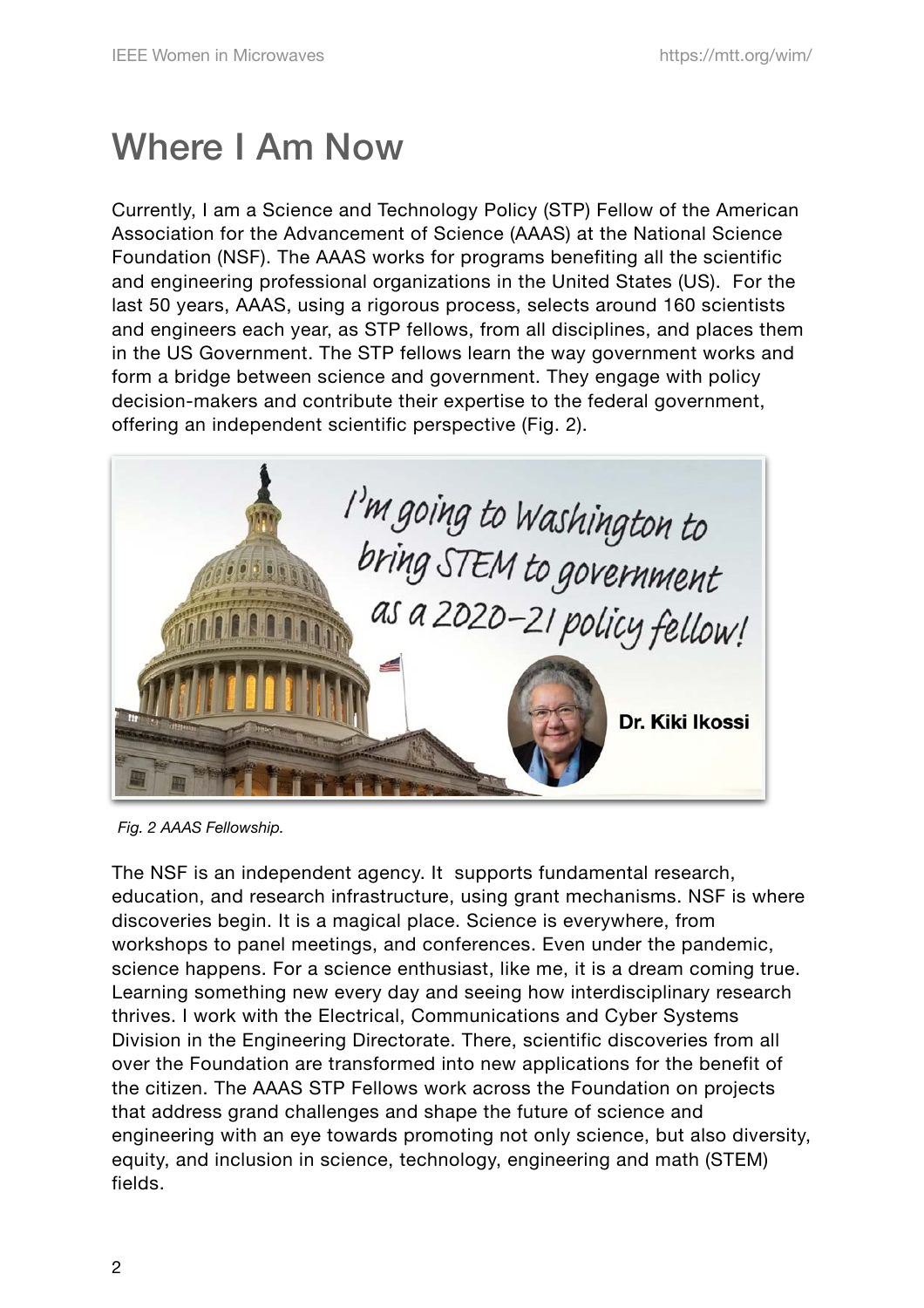The policy areas I am particularly interested in are emerging technologies and international collaboration. My objective is to work with policy makers in shaping policy for technology advancement and foster international collaboration for fundamental science research programs. The reasons are simple. Fundamental science is the basis of all technology and innovation that happens. Innovation fuels technology that benefits society, boosts the economy and brings prosperity. If one can understand the science behind the phenomena observed, one can control the processes and pursue applications in diverse areas. The fundamental understanding is the key, that opens the door to innovation. International collaboration and free exchange of ideas on a fundamental scientific research level can help innovation grow in multiple areas. I would very much like to help in shaping a policy where scientist will be enabled to do this. A sound science policy will help accelerate the future technology.

I expect the new experience and new knowledge that I will acquire from the AAAS S&T Policy Fellowship will allow to form strong liaisons between policy makers and scientists. I expect to be able to share my fellowship experience with my students and professional scientific organizations and assume an effective leadership role in my profession. The fellowship offers a means of using my expertise towards solving societal issues through policy. Science is

the key factor shaping technology at our times. This is a unique opportunity to use policy to help shape the future of technology benefiting humanity.

# How Did I Get Here?

I am a naturalized U.S. citizen, which means I was not born in the United States. My family was from a small island in the Mediterranean Sea, called Cyprus. Living in an island, the sky at night is spectacular. As a child, star gazing and dreaming were my favorite pasting time. Growing up during the space race, I was fascinated by science and saw that a girl can be anything, even a cosmonaut.

I am the fourth child in a family of five sisters. My father, George, was fluent in 6



*Fig. 3 Margarita and George Ikossi.*

languages and my mother, Margarita, was the brightest in her school (Fig. 3).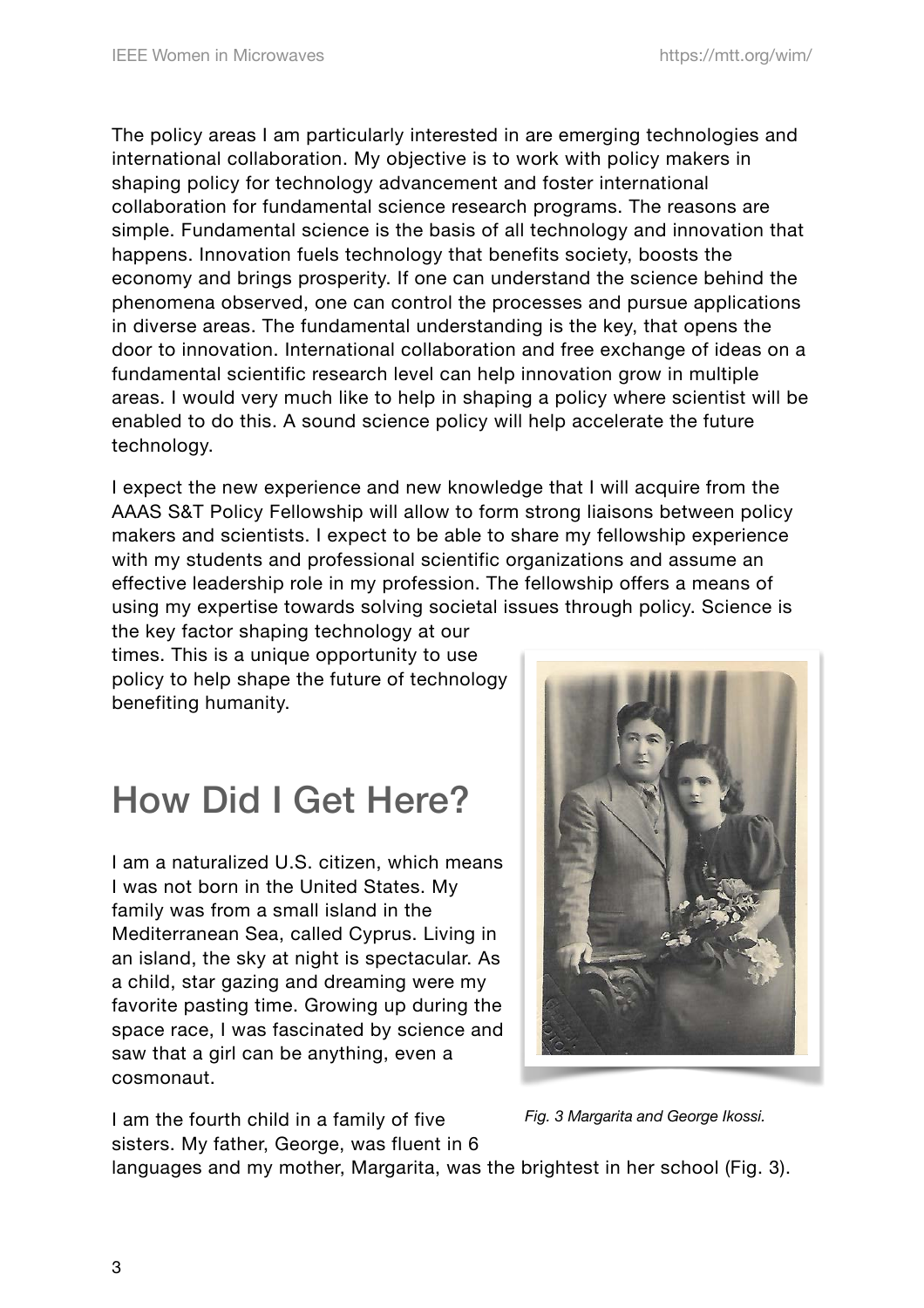However, only the boy of my mother's family was sent for higher education. My mother even got a scholarship to study abroad but my grandfather did not let her go all alone to a foreign land to study. Living all her life troubled with the question "what if I went to college", my mother made sure her daughters



*Fig. 4 Pancyprian Gymnasium, Nicosia, Cyprus.* 

received an education. My sisters lead the way and we all studied science - two physicists, one medical doctor (M.D.) surgeon, an engineer, and a mathematician - three with Ph.D. and one with an M.B.A. degree.

From a young age, I embarked on a mission for science. I attended the Pancyprian Gymnasium, a very respected old high school within the medieval walls of the capital city of Nicosia, that had a science section (Fig. 4). It was an all-boys high school but would allow girls to attend the science section. My parents and sisters were very supportive, and I had great teachers. One day my science teacher took us on an excursion to a mine. He told us the ores in the mine is what is used to make transistors. He had us chip-off a piece of ore

from the mine and tried to replicate Schokley's rectifying diode experiment. In retrospect that might have been a path setting experience.

#### EE Undergraduate

Upon completing high school, I was sure I wanted to be an electrical engineer. There were no universities in Cyprus at that time and students needed to go abroad for studies. I took the entrance exams for the Greek universities. There were blind exams. I got one of the 2 positions for engineering at the National Metsovio Polytechnic (EMP), or as it is now formally translated, the National Technical University of Athens (Fig. 5). I was also awarded a merit scholarship that made my parents very happy. Nevertheless, some in the community asked my parents to try to change my mind. They were arguing that engineering was not the right discipline for a girl, and concerned that one of the only two good engineering positions for the whole country would be "wasted on a girl".



*Fig. 5 National Metsovio Polytechnic, Athens, Greece.* 

Nonetheless, my parents were very supportive, and I went to Athens to attend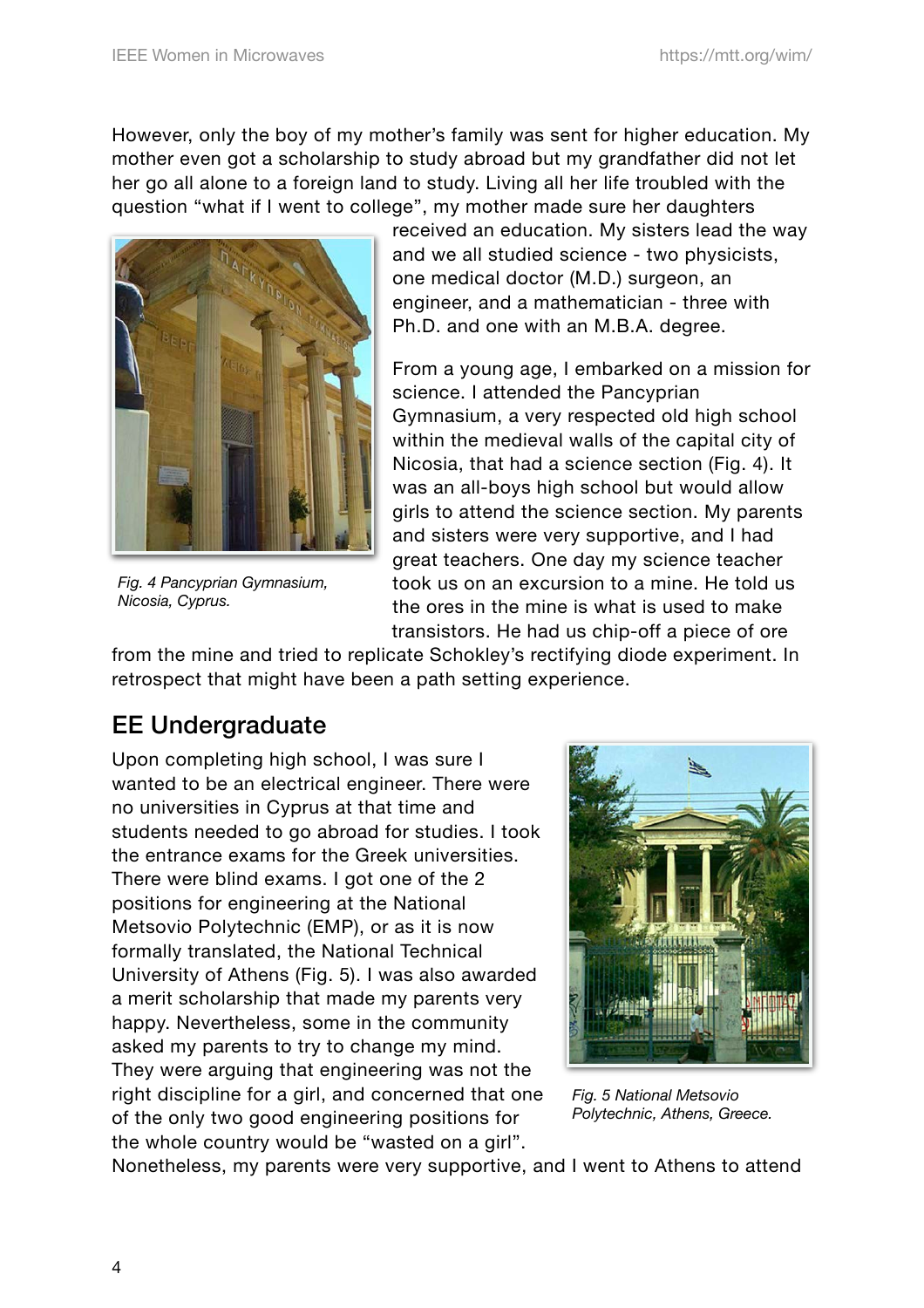the EMP. At the Polytechnic, I was one of the two women in my class of 189 students. This led to many difficulties. However, the biggest challenge came from the political situation in Greece.

Some events are what define a generation and changes the trajectory of history. During the time I was studying in Greece, the country was run by a military junta. The democratically elected leaders were either jailed or in exile. Of course, the students at the land who invented democracy would not go along with a dictatorship. In November of my sophomore year, the students at

the Polytechnic declared a general strike, locking themselves in the school complex and demanding freedom (Bread-Education-Liberty). The more senior electrical engineering students constructed an impromptu radio station and broadcasted songs of freedom all over Athens and call for support. And the people came. After 3 days of defiance, the military junta sent in tanks and crashed the gate of the Polytechnic and the students (Fig. 6).



*Fig. 6 Event at Polytechnic Athens, 17 November 1973 (Courtesy of the Associated Press).*

The difficulties did not stop there. In that summer, a new military junta orchestrated a failed coup in Cyprus. The neighboring Turkey, a traditional aggressor, seized the opportunity to invade Cyprus. Thousands were missing and over half of the population became refugees. Half of the island was under military occupation. These tragic events toppled the junta in Greece and democracy was restored. However, the tragedy of Cyprus still persists to this day. With the family home meters from the green-line and narrowly escaping Turkey's ethnic cleansing, the only refuge for me was to emerge in my studies.

45 years after the events of November 17, I found myself in Athens during one of the Greek universities accreditation reviews. I was surprised to learn that the day was a national holiday. My school (EMP) became a monument to democracy and honored by the Greek people who would leave red carnations by the gate that the tanks crashed.

I could not stop thinking of that, if it was not for the electrical engineering students who turned the antenna lab into a broadcasting station and the little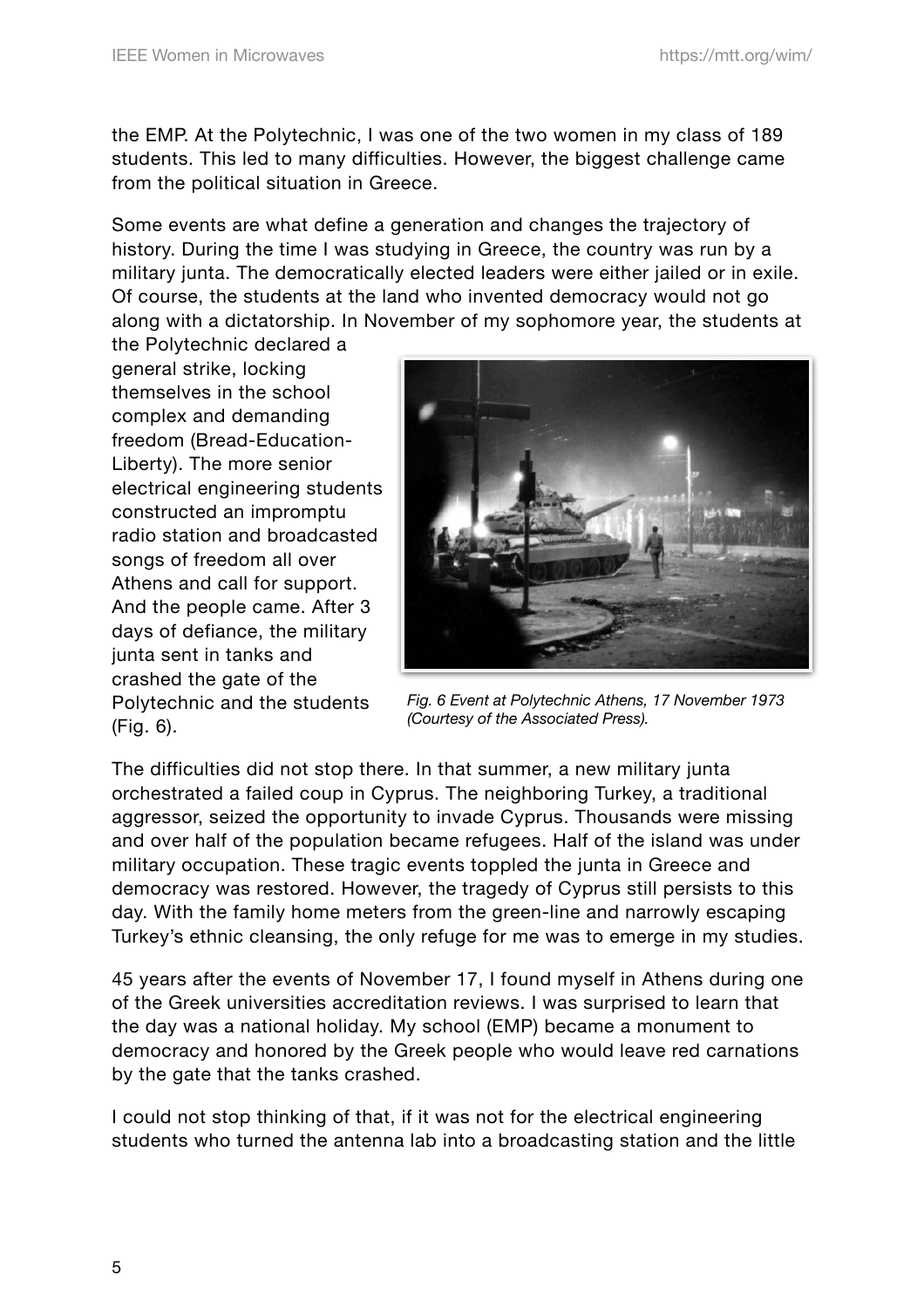power amplifier who boosted the signal all over Athens, democracy may have never returned, and history would have been different.

Needless to say, that with all the events around the Polytechnic we did not have any classes for most of my sophomore year. We had to study the books and take the exams to progress. This gave me a lifetime lasting skill. Learning from the books, without a teacher or a class. I was one of the few in my EE class who managed to graduate in time. My undergraduate thesis research was in microelectronics, on multiplexing LED displays. After completing my degree, I left for graduate studies in the US.

#### Graduate School

I attended the University of Cincinnati (UC), in Cincinnati, Ohio, at the Electrical and Computer Engineering department in the solid state group (Fig. 7). My microelectronics professor at the Polytechnic, Dr. Halkias, recommended UC to me, as at that time UC was the only university with a clean room for teaching. At UC, I was one of the first 2 female Ph.D. graduate students in solid state electronics and the only one who was married and raising a child while in graduate school.



 *Fig. 7 School of Engineering, the University of Cincinnati, Ohio.*

At UC at that time, a research Master of Science (MS) thesis was mandatory. By the end of the 1st year we had to have a thesis advisor and start working on our research. This was a difficult process. I had good grades because my undergraduate training was superb, and the firstyear graduate classes were easy for me. However, no advisor would pick me. I was not sure exactly why. Maybe because I had a child and they thought I was not serious enough to pursue a graduate degree. One frustrating day, I just walked into

the Dean's office and simply told him that I did not leave my homeland to come thousands of miles to a graduate school and not have an advisor for my research. The Dean promised to intervene, and he did. My advisor was a new professor in the department. I was one of his first graduate students and his first Ph.D. student. I am deeply grateful to Professor Kenneth Roenker. He taught me how to do research and he protected me from the department politics.

My research in graduate school was indeed very exciting. My MS thesis was in Metal Insulator Semiconductor (MIS) solar cells. The semiconductor was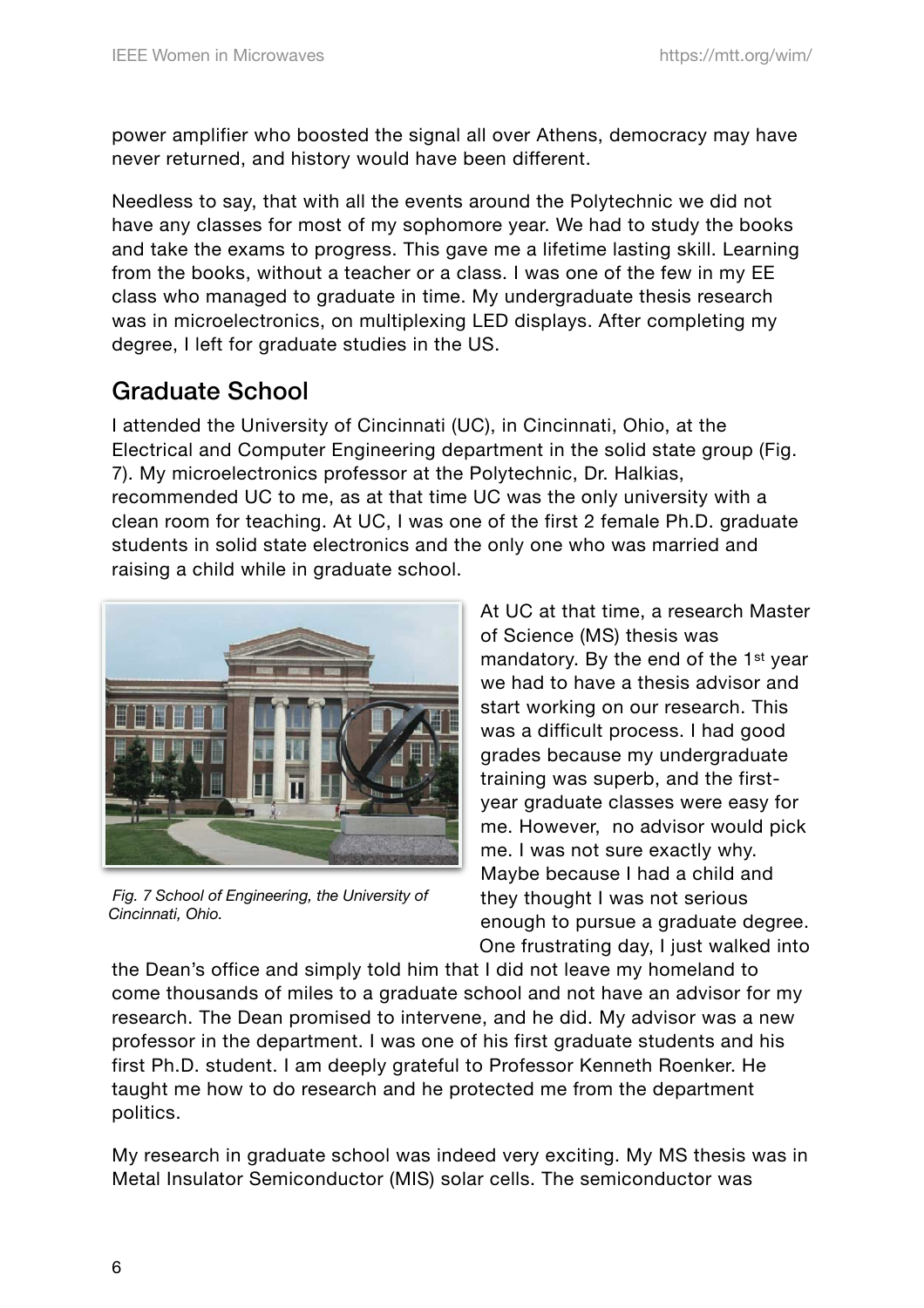silicon. The insulator was a silicon oxide thermally grown and the metal was an optimized grid structure of Aluminum. The final structure was protected by an antireflection coating. Sounds simple. The oxide however for the photovoltaic effect to work to give the efficiencies we wanted had to be just 50 nm. Lower temperature dry oxide growths were exploited, and the thickness measured with ellipsometry. Ellipsometry had to be extended to extract the correct thickness for thin layers. To preserve the integrity of the ultra-thin oxide, the metal grid was deposited using a silicon shadow mask. For that, a silicon wafer was thinned, and the grid structures etched all the way through the wafer thickness using the crystallographic orientation of the Si wafer. That was one of the earliest Si micromachining and landed me my first paper [1].

Of course, years later, I saw the Si micromachining area flourish with MEMS applications [2]. I was able to follow this area and aid the Naval Research Lab (NRL), where I was working with at the time, establish a MEMS program, just from that early hands-on experience with micromachining.

Because working on solar cells and the photovoltaic effect was what Einstein earned his Nobel prize, my advisor made sure I took all the quantum physics I could. I took the "quantum solid state physics for engineers" class, but it was just not enough. I had to take a year of math physics from the physics department and a year of quantum solid state physics. With quantum mechanics, my solid-state electronics questions found their answers. I was able to comfortably say I can understand what the physics are, what the challenges are, and how to engineer solutions.

My graduate school friends were puzzled why I was still taking courses when I had finished all the required credit hours. Well, it came very handy not only for my Ph.D. but for today. With the quantum revolution of our times, I am able to follow the research and contribute. At one of my posts with the government as science and technology program manager, I initiated a quantum sensing program that won an internal competition and became the agencies R&D strategic initiative program.

For my Ph.D., I worked on deep level transient spectroscopy (DLTS). My dissertation was on capacitance transients for deep levels in epitaxial Si. The capacitance transient following an excitation was recorded over temperature. The decay time constants would give information on the energy level of the trap centers and capture cross sections. As not only one trap center might be present in the material, I adopted and refined a technique used in biology for deconvoluting multiple exponents over time [3]. For the cryogenic temperature measurements, I had to build a cryogenic wafer prob station from scratch. This was quite an experience and put my machine workshop lab, as an undergraduate in Greece, to full use. Learning how to handle humidity, vacuum, and learning how metals contract when cooled down to liquid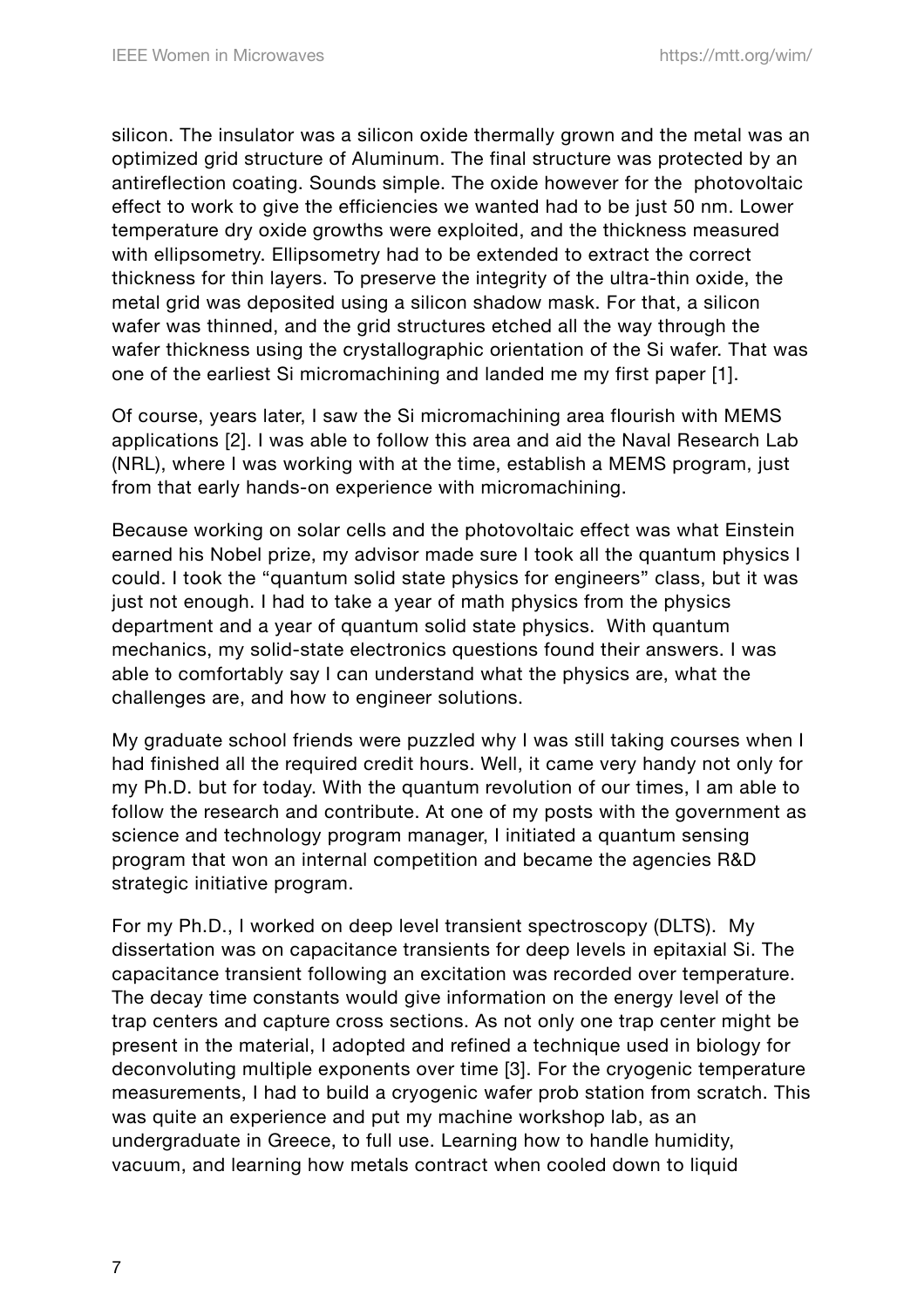nitrogen temperature was another challenge. Despite the challenges, the work was successful. The measurements were taken, and the analysis was made deconvoluting multiple traps. All the computer engineering classes proved helpful for this. Also, a numerical analysis class I took with the wizards of the math department proved extremely helpful. I knew they were all looking down on the engineer who was trying to learn their skills, but I got exactly what I needed out of that class and used it to its fullest in my data acquisition and analysis.

#### **Work**

Over the years, I was asked to set up a couple of cryogenic DLTS stations in different labs. I have also used them to measure the cryogenic performance of the experimental devices we were working on and analyze them [4],[5]. It is fascinating how the traps we were concerned with in graduate school are now the centers of intense studies for developing the qubits of quantum computers of the future [6].

As for nanotechnology, moving from microelectronics to nanoelectronics was a natural evolution. Besides, all the devices I had to work with were based on nano dimensions. With the 50 nm oxide of the MIS solar cells, the trapping centers in epi-Si, and the 5 nm base of the Narrow Base Heterojunction Bipolar Transistors (NBHTs,) the resonant tunneling diodes and superlattices, where pretty well "nano" before the term was adopted. Additionally, I helped develop the nanotechnology curriculum at GMU and taught two of the nano courses over the years.

Some may think that the US scientists have the best labs and opportunities to excel. The reality is that even in the US one must be creative and willing to go to extremes to do research. I was the first female faculty member at the department of electrical and computer engineering at Louisiana State University (LSU), in Baton Rouge, Louisiana; and the first female engineer to earn tenure at LSU. Needless to say, I had to fight for it. My university at the time did not have the (promised) clean room facilities I needed for my research. I was fortunate to be accepted as a summer research faculty by the American Society of Engineering Education (ASEE) at the Naval Research Lab in Washington, DC. During my first 6 weeks in DC, I made the first functioning HBTs for the lab. The management was elated, and I had an open door since. Despite the fact that my son was born while I was on my 2nd year at the university, every summer, and every break, I would pack myself and my family and travel to DC. There, I would do my research, design devices with exploratory semiconductor materials, fabricate the devices and take them back for my students to measure, study and write their thesis for their degrees. My commute from school to lab was 1,870 km one way and 1,870 km back. On my sabbatical leave, I returned to DC, where the times were exciting with exploratory research. My Ph.D. knowledge on deep traps in semiconductors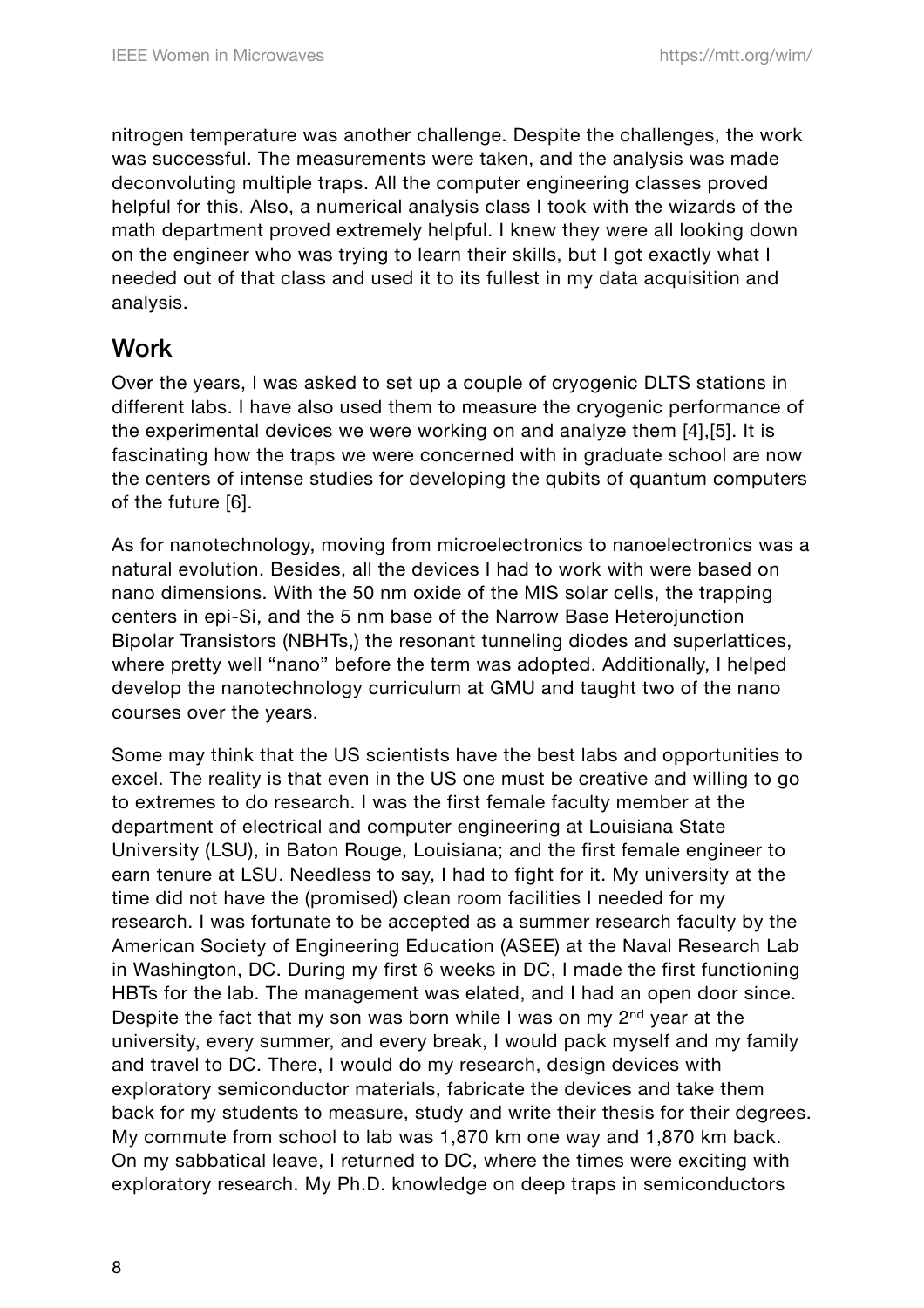helped unlock the high-speed behavior of the exploratory AlGaN/GaN HEMT devices and ease the road to their commercialization. The key paper on that work is still cited by researchers [7].

From all the areas I worked I value the most my research time in the lab using exploratory materials and novel device concepts, Nanoelectronics - the incorporation of nano sizes in electronic devices and quantum mechanical effects, for enhancing the operation of electronic and optoelectronic devices and systems. I worked with most material systems (Si, GaAs/AlGaAs, InAlAs/ InGaAs/InP, AlGaSb/GaSb, AlGaN/GaN, SiC, LT-GaAs, Selective MBE) and many device types (MOS, MODFETs HEMTs, HBTs, NBHBT Optoelectronics Optical Modulators, Optical MEMS, Nanoamplifiers, ohmic contacts and solar cells). Working with government research labs, I had the opportunity to work on new semiconductors and make some of the first devices on new exploratory material [8]-[10]. There is a unique excitement and satisfaction when a theory or a speculative hint is validated and proved with an experiment.

I have seen the rise and fall of the semiconductor industry in the US. Now with the high interest in the US congress there is a new light of hope for the 21<sup>st</sup> century semiconductor era. When I graduated with my Ph.D., all of my colleagues were finding good jobs in Silicon Valley. I, however, graduated and immerge in new R&D areas in exploratory semiconductors and microelectronic devices. I worked as an electrical engineer in academia, in national labs, industry, and government.

I was fortunate to work on areas that the basic research proved the technological capabilities of the new materials for high-speed high-power devices and were adopted by the industry. These devices are in today's consumer electronics, sensors, base stations, satellite communications and high-speed internet that transformed society and our world.

# IEEE Volunteering

I discovered IEEE during my first year in graduate school. An advance topics class I was taking had a special issue of IEEE journal as a text material. It was more cost effective to become an IEEE member and get the special issue, as well as the new issues of the journal every month. It was like opening a new door into an amazing world. Reading the journals became a habit that I cannot break. When doing research following the research journals is essential. I still get the IEEE journals every month. Some now are online, but equally as exciting and full of new discoveries.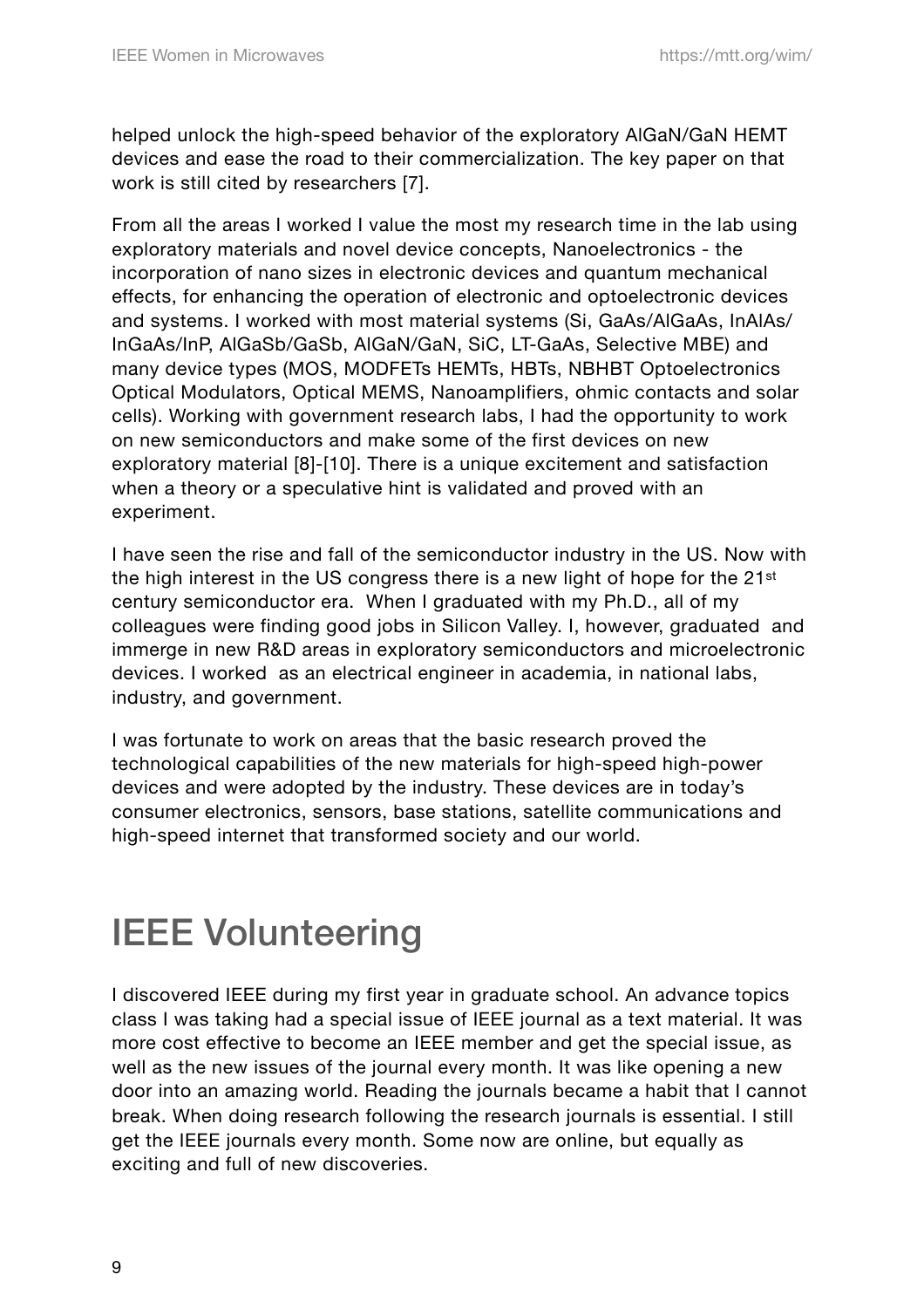My research began mainly on electronic devices, but as the devices I was working on became faster and faster with new materials and smaller dimensions, I eventually found myself in the IEEE Microwave Theory and Techniques Society (MTT-S). My first impression from going to my first International Microwave Symposium (IMS) was very positive. The people were friendly and inclusive and the technical sessions intriguing. I have been a member of MTT-S and going to IMS nearly every year.

I would urge every IEEE member to get involved with their technical society. With the local IEEE, I have served in the executive committees and as Chair of both the Washington, DC and Northern Virginia Sections. In that capacity, I ensure that the section is vibrant and active. Despite the decline in IEEE membership in our region, our local section was recognized by IEEE headquarters for increasing our membership. I believe this was possible because I ensured that we offered our members, in addition to new scientific information, development opportunities and activities beyond engineering that impact our community and society. Prime examples are a seminar series in emerging technologies like the internet of things, updates on the Fukushima tsunami/nuclear disaster, Congressional Visits and the March for Science.



*Fig. 8 High Efficiency Power Amplifier Student Design Completion at IMS 2019 (Courtesy of LylePhotos).*

I have been supporting the IMS for MTT-S for many years, as well as other international conferences. I find that reviewing papers from international conferences is extremely helpful for my work. Most importantly, I have the opportunity to appreciate how scientific creativity flourishes in different directions in different parts of the world.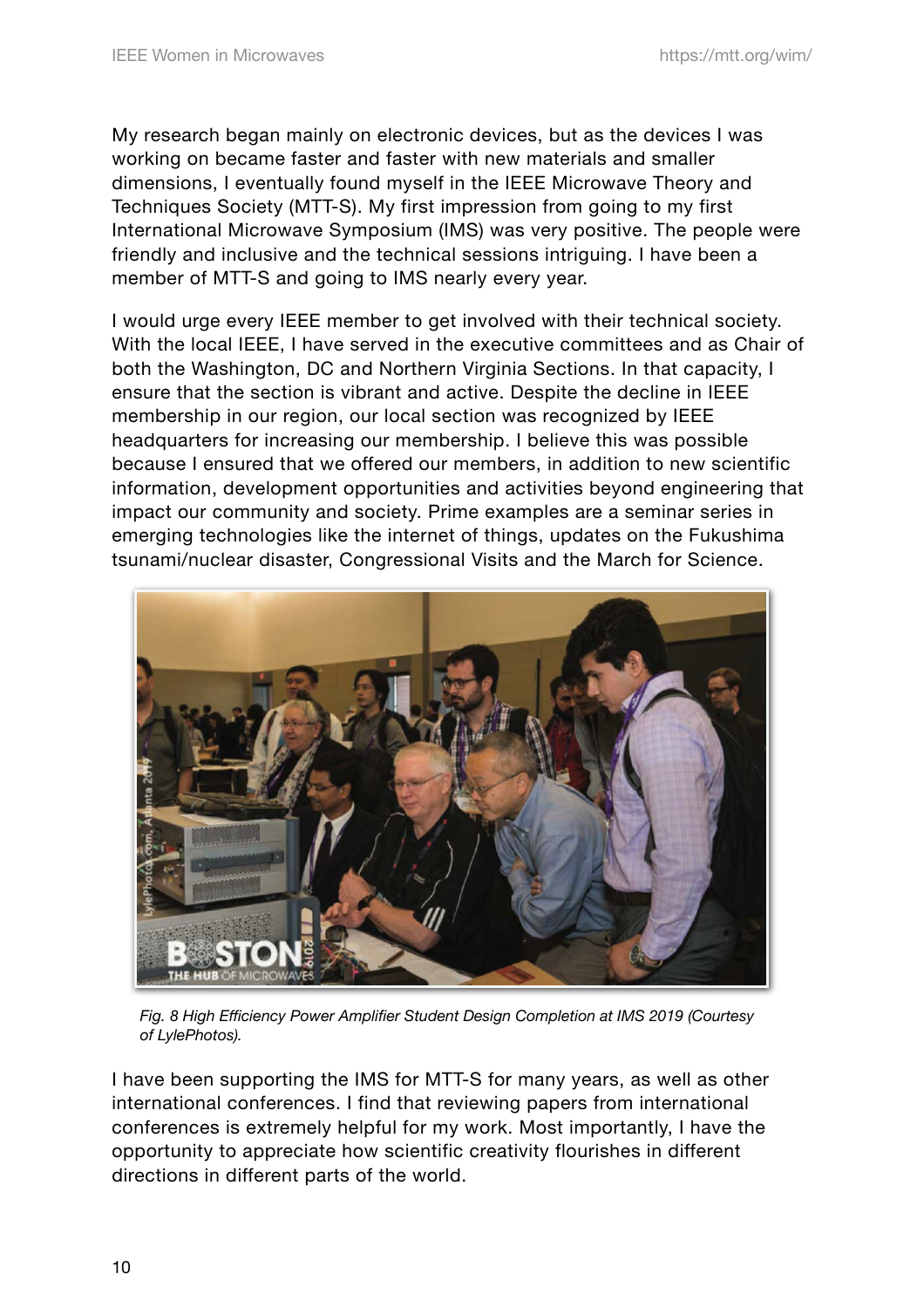The High Efficiency Power Amplifier Student Design Competition (HEPA-SDC) has a special place in my heart. I was one of the founding members of this competition in the MTT Microwave High-Power Techniques Committee (TC-12) and supported it for 17 years. It is an international competition open to all students around the globe. The students are asked to design and make a power amplifier and then bring it to IMS where it is measured by our industry colleagues. All must come together for success, the students, the academic advisors, the industry with the equipment to measure, and the competitive spirit. I enjoy interacting with the international students and meeting them in person - after emailing for almost a year answering questions and hearing their concerns. The HEPA-SDC became a model for IEEE conference competitions (Fig. 8).

In 2020, due to the pandemic, the IMS conference went virtual and cancelled all the Student Design Competitions. The students were disappointed. Working across the Atlantic with the MTT TC-12 Chair, Anding Zhu, we devised a hybrid virtual competition: The students had to send their Power Amplifiers (PAs) to the Microwave Research Lab of the Industry sponsor, Keysight, where the measurements took place and were live streamed on the internet. The students, the advisors, the judges, the sponsors, and the friends of the PA competition participated virtually and watched the live streamed measurements. This year again, the HEPA-SDC was in a virtual mode. Our HEPA-SDC is the only IMS related competition that found a way to continue even at the time of the pandemic. My greatest fulfilment from the HEPA-SDC came when one of our past student contestants came back as a professor with his student competing and winning again. For the HEPA-SDC, this generational continuum can be considered as achieving immortality.

# Women in Microwaves

Although what is a minority or unrepresented section of the population is different from one country to another and across the 10 IEEE regions the single undisputable fact is the small number of female electrical and electronic engineers. For that, we need to work harder, encourage students to follow an EE career, mentor them throughout their career stages and help them stay in the profession. It is true that engineering gives transferable skills that can be used all over the professional world, but it takes a lot of effort to educate an engineer to lose them to other professions.

Sadly, if one is what they define as a minority in your country, school or work area, things will be a bit harder. But, after all, we are in engineering not because things are easy. We are in engineering because there are hard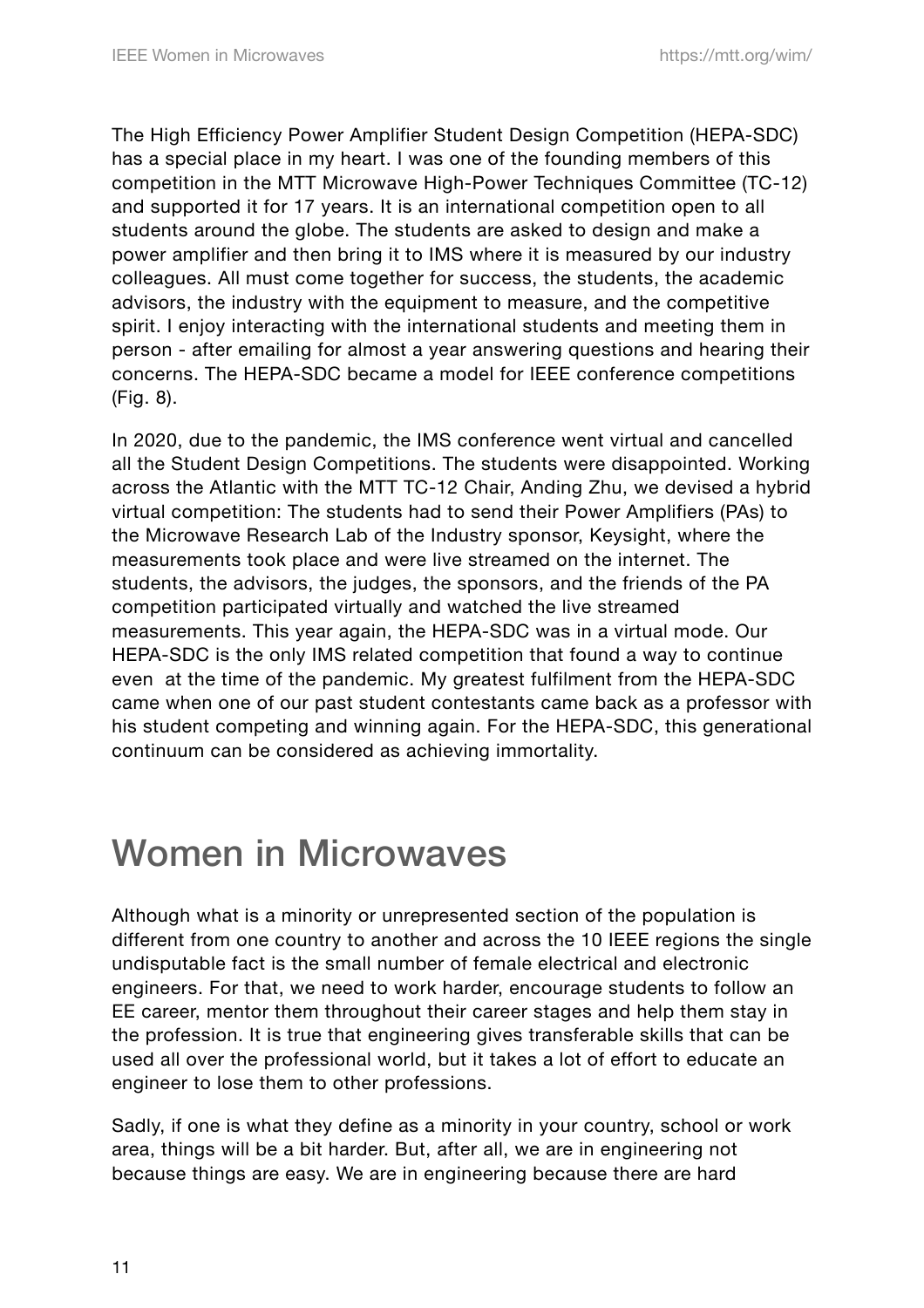problems that need solutions. Engineering can help solve the most challenging problems and, as engineers, we thrive on challenges. In addition to the technological and scientific challenges, we have to deal with society and help solve societal problems as well.

With concerns of the low number of women electronic engineers, I helped find the joint Women in Engineering (WIE) group of Washington, DC, Northern Virginia and Baltimore IEEE sections. This was one of the first 3, IEEE-WIE groups founded in the world. As Chair, I ensured we welcomed as WIE members, all the electrical and electronic engineers from underrepresented sections of our population and their supporters. I am now a member of the steering committee for Women in Microwaves where again we are trying to help diversity.

In the United States, despite the stagnant and downward trend for overall enrolment in engineering, the % number of women in engineering are improving steadily. According to ASEE in 2010, the undergraduate female engineer degrees were 17.8% and by 2020 they reached 23.1%. However, in the US, the percentage of engineering bachelor's degrees awarded to women in 2020 was 23.1 % of for all disciplines. Only 15.5% for Electrical Engineering degrees and 18.8% for Electrical and Computer Engineering degrees were awarded to women [11]. Thus, there is still need for improvement and we should continue our efforts for diversity and inclusion.

The fact that fewer engineers and even fewer electrical engineers are females is not because women cannot do engineering. Rather, it is because society placed these artificial barriers that persist through the ages. Thus, our task to break these barriers with women engineers in all our ranks is paramount.

Nonetheless, times have improved with more women engineers and more opportunities now than 50 years ago. The mere fact is that, despite the difficulties, I persisted and stayed in the profession is something noteworthy. At least I feel I did my part and helped smooth the way for the next generation of women EE Engineers.

# Final Thoughts

To conclude, science is a universal language. Scientist and engineers are joined by their passion for discovery, logical understanding of our world and creative solutions for society. Engineers are called to solve the most important problems and help technology and humanity move into the future. The world is interconnected and interdependent. As we see the impact technology has made on our world, we are all more demanding on engineers. A smart solution,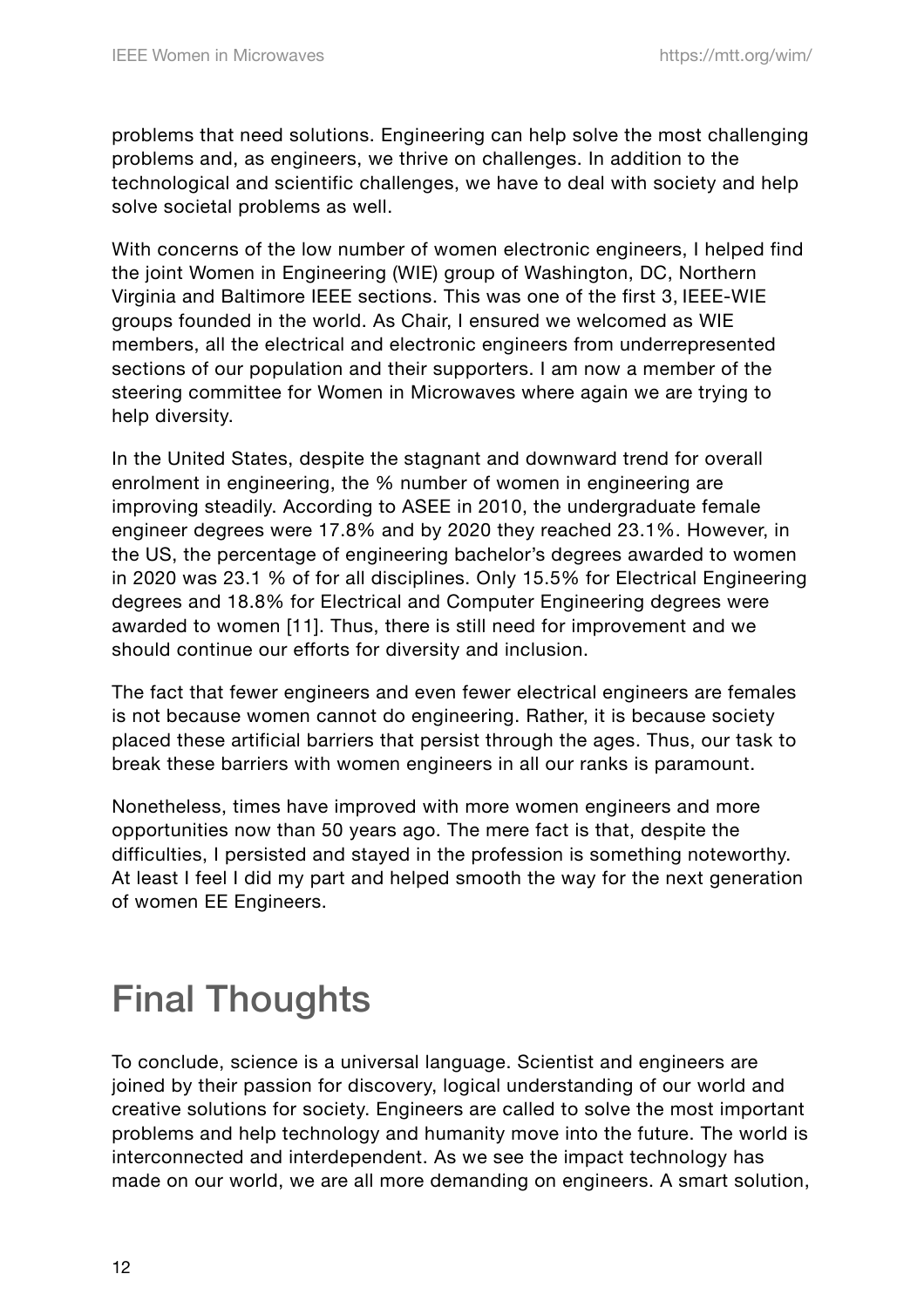a new cost-effective technology creating profits, is not good enough anymore. Today's engineers' responsibilities are immense. With the technical solutions engineers develop, they also need to address energy efficiency, the environment, inherit biases, social injustice, equity, and human rights. I have a good feeling that we are in good hands, and that as they carve the road to the future, the 21<sup>st</sup> century engineers will rise to the challenge.

# **References**

- 1. K. P. Roenker and K. Ikossi-Anastasiou, "Silicon shadow mask preparation by vertical preferential etching," in IEEE Electron Device Letters, vol. 3, no. 12, pp. 418-419, Dec. 1982, doi: 10.1109/ EDL.1982.25620.
- 2. G. M. Rebeiz and J. B. Muldavin, "RF MEMS switches and switch circuits," in IEEE Microwave Magazine, vol. 2, no. 4, pp. 59-71, Dec. 2001, doi: 10.1109/6668.969936.
- 3. K. Ikossi-Anastasiou and K.P. Roenker, "Refinements in the method of moments for analysis of multiexponential capacitance transients in deep‑level transient spectroscopy," Journal of Applied Physics, vol. 61, pp. 182‑190, January 1987; [doi: 10.1063/1.338852](https://doi.org/10.1063/1.338852)
- 4. K. Ikossi-Anastasiou, A. Ezis, K. R. Evans and C. E. Stutz, "Lowtemperature characterization of high-current-gain graded-emitter AlGaAs/GaAs narrow-base heterojunction bipolar transistor," in IEEE Electron Device Letters, vol. 13, no. 8, pp. 414-417, Aug. 1992, doi: 10.1109/55.192776.
- 5. K. Ikossi-Anastasiou, D. K. Johnstone, A. Ezis, K. R. Evans, and C. E. Stutz, "Interface states in regrown GaAs p-n junctions by selective molecular beam epitaxy," Applied Physics Letters, vol. 61, pp. 297-299, July 1992.
- 6. J. C. Bardin, D. Sank, O. Naaman and E. Jeffrey, "Quantum Computing: An Introduction for Microwave Engineers," in IEEE Microwave Magazine, vol. 21, no. 8, pp. 24-44, Aug. 2020, doi: 10.1109/MMM.2020.2993475.
- 7. K. Ikossi-Anastasiou, "GaAsSb for heterojunction bipolar transistors," in IEEE Transactions on Electron Devices, vol. 40, no. 5, pp. 878-884, May 1993, doi: 10.1109/16.210193.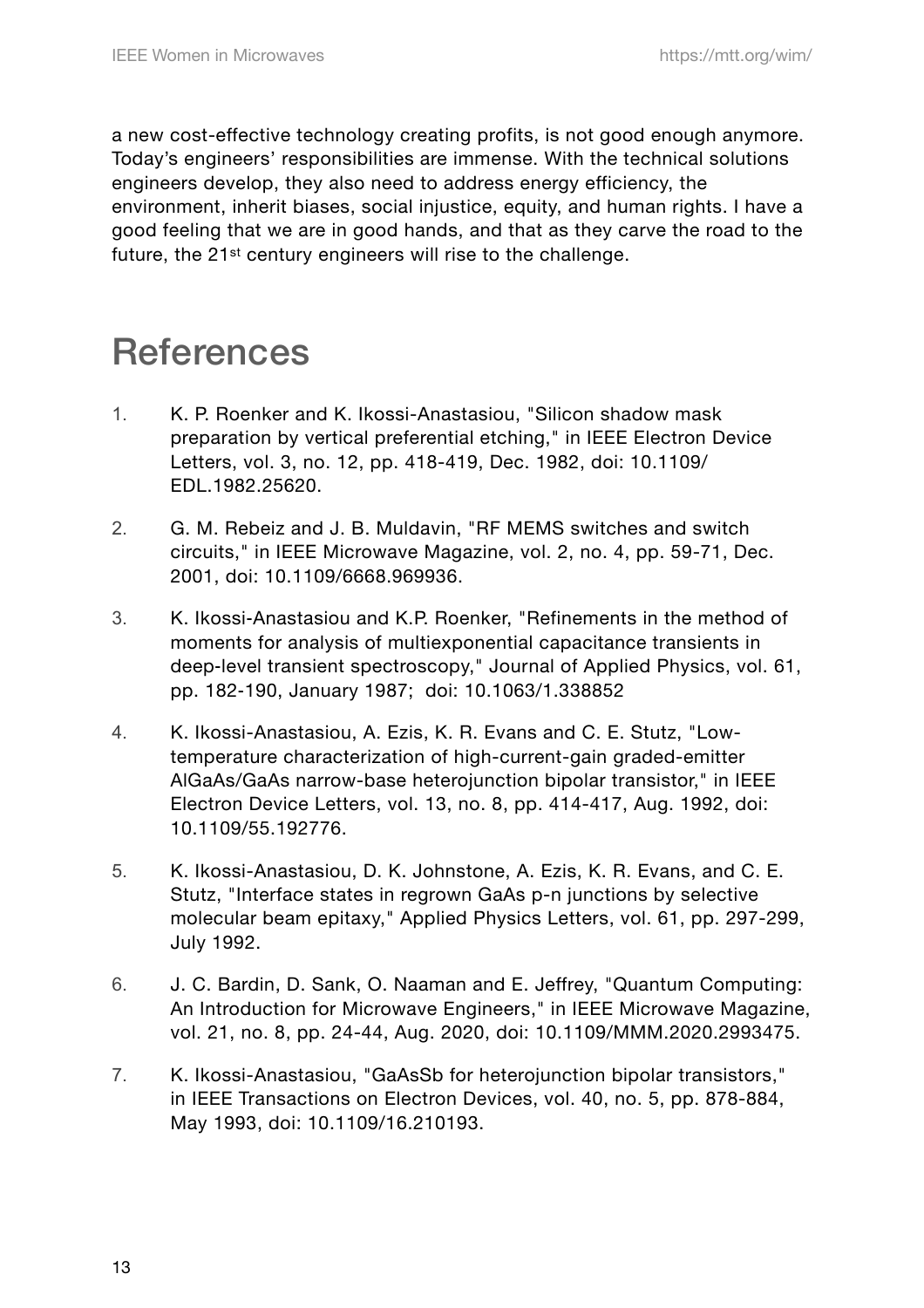- 8. S.C. Binari, K. Ikossi, J.A. Roussos, W. Kruppa, D. Park, H.B. Dietrich, D.D. Koleske, A.E. Wickenden, and R. L. Henry, "Trapping effects and microwave power performance in AlGaN/GaN HEMTs," in IEEE Transactions on Electron Devices, vol. 48, no. 3, pp. 465-471, March 2001, doi: 10.1109/16.906437.
- 9. K. Ikossi, "InAs Device Process Development and Characterization," Naval Research Laboratory, Unclassified Public Reports, NRL/FR/6853 —03-10, 1026, May 2003.
- 10. K. Ikossi, "AlGaN/GaN HEMTs : Material Properties, Trapping Effects and High-Power Performance," Invited presentation, WS-4, EuMW proceedings, Rome, Italy, Oct. 2014.
- 11. "Profiles of engineering and engineering technology," American Society for Engineering Education, Washington, DC, USA, 2021. [Online]. Available: https://ira.asee.org/wp-content/uploads/2021/10/Total-bythe-numbers.pdf

## About the Author



Dr. Kiki Ikossi has Ph.D. and M.S. degrees in Electrical and Computer Engineering from the University of Cincinnati with emphasis in Solid State Electronics, and a B.S.E.E. from the National Technical University of Athens (EMP), Greece.

Dr. Ikossi's area of professional expertise is in advanced micro and nano electronic devices in exploratory materials. Her research interests include high frequency and high efficiency power amplifiers,

nano/optoelectronics, sensors, detectors, photovoltaics, quantum effects for solid state devices, and unconventional materials for device applications. She has published over 100 scientific papers, and has numerus invention disclosures and a US patent.

Dr. Ikossi has held positions in academia, major research labs and government. She was a tenured Associate Professor at Louisiana State